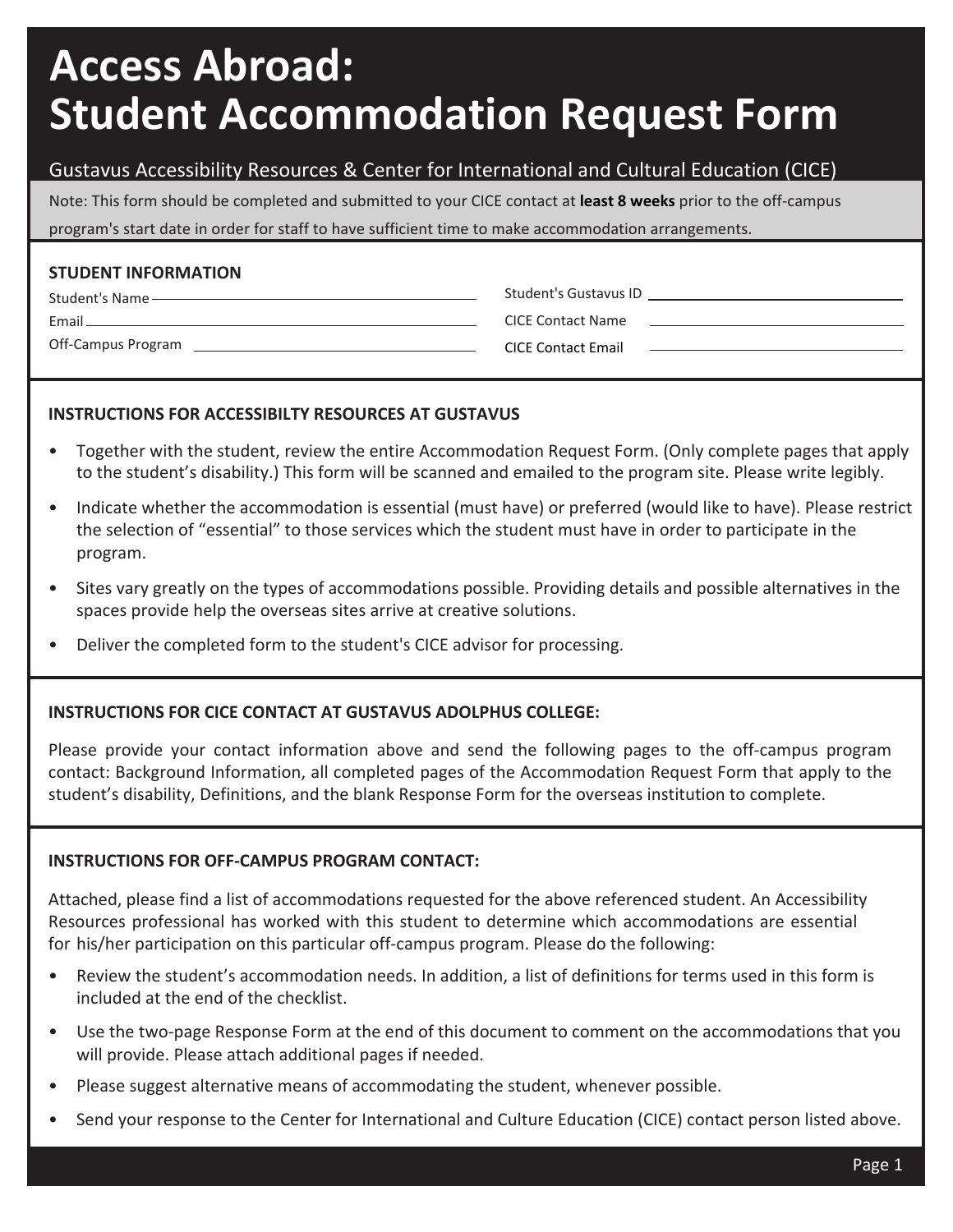#### **BACKGROUND INFORMATION**

The various types of disabilities recognized in the United States are listed below. Student needs vary according to each individual. Therefore, it is important for the participating student to clarify the particular accommodations she or he may need.

The term **disability** is defined in the United States as an impairment that significantly limits or restricts a major life activity such as hearing, seeing, speaking, breathing, performing manual tasks, walking, caring for oneself, or learning. The six types of disabilities addressed in this checklist are:

| <b>Chronic systemic conditions</b> | affect one or more of the systems of the body. These include cancer, diabetes,<br>and seizure disorders.                                                                                                                                                                                                             |
|------------------------------------|----------------------------------------------------------------------------------------------------------------------------------------------------------------------------------------------------------------------------------------------------------------------------------------------------------------------|
| <b>Hearing disabilities</b>        | can include students who have difficulty hearing, have lost hearing in<br>one ear, or are completely deaf.                                                                                                                                                                                                           |
| <b>Learning disabilities</b>       | are significant difficulties in the acquisition and use of listening, speaking,<br>reading, writing, reasoning, and/or mathematical abilities, with the presence<br>of average or higher than average intelligence. Examples are dyslexia,<br>dysgraphia, attention deficit disorder, and autism spectrum disorders. |
| <b>Mobility disabilities</b>       | range from very limited stamina to paralysis of the lower extremities.<br>Conditions that may cause a mobility disability include arthritis, back<br>disorders, cerebral palsy, spinal cord injuries, and neuromuscular disorders.                                                                                   |
| <b>Psychiatric disabilities</b>    | include conditions like depression, bipolar disorder, anxiety disorders or<br>schizophrenia. The diagnosis can only be made by a licensed professional.                                                                                                                                                              |
| <b>Vision disabilities</b>         | include low vision, total blindness, and partial sight such as impaired field<br>of vision.                                                                                                                                                                                                                          |

#### **TO BE COMPLETED BY GUSTAVUS ACCESSIBILITY RESOURCES STAFF:**

Please briefly describe the nature of the student's disability and how this disability may impact the student's participation in off-campus programs (e.g. functional limitations).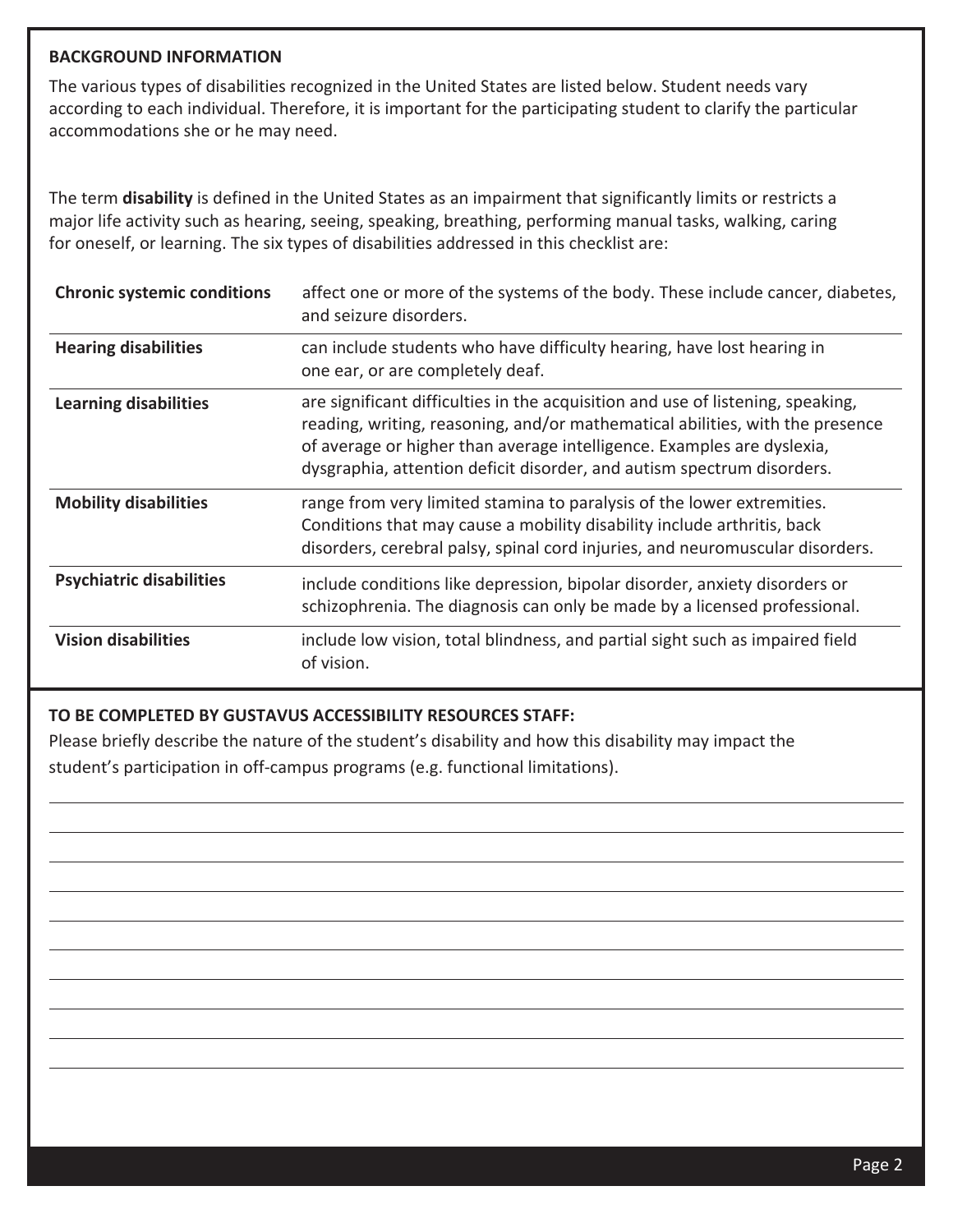# **MOBILITY DISABILITIES**

|                                                                                                                                    | Essential Preferred | <b>Not</b><br>Needed | <b>List Details</b> |
|------------------------------------------------------------------------------------------------------------------------------------|---------------------|----------------------|---------------------|
| <b>CLASSROOM</b>                                                                                                                   |                     |                      |                     |
| Wheelchair accessibility                                                                                                           |                     |                      |                     |
| Short walking distance<br>between buildings                                                                                        |                     |                      |                     |
| Lab and/or Library Assistant                                                                                                       |                     |                      |                     |
| Scribe                                                                                                                             |                     |                      |                     |
| Grab bar and adjusted<br>height toilet stool                                                                                       |                     |                      |                     |
| <b>HOUSING</b>                                                                                                                     |                     |                      |                     |
| Wheelchair accessibility                                                                                                           |                     |                      |                     |
| Electricity adapter for<br>motorized scooter                                                                                       |                     |                      |                     |
| Short walking distance to<br>classes & activities                                                                                  |                     |                      |                     |
| Shower with bench                                                                                                                  |                     |                      |                     |
| Grab bar and adjusted height<br>toilet stool                                                                                       |                     |                      |                     |
| Assistance in dining area for<br>carrying trays, cutting food,<br>etc.                                                             |                     |                      |                     |
| Personal attendant services to<br>assist with bathing, dressing,<br>shopping, and cooking<br>(Indicate type and amount of<br>time) |                     |                      |                     |
| Housing for<br>personal attendant                                                                                                  |                     |                      |                     |
| <b>TRANSPORTATION</b>                                                                                                              |                     |                      |                     |
| Wheelchair accessible<br>(transportation equipped<br>with a lift)                                                                  |                     |                      |                     |
| Short walking distance to<br>transportation from classes,<br>housing and activities                                                |                     |                      |                     |
| Personal attendant services to<br>assist with transportation<br>(Indicate type and amount)                                         |                     |                      |                     |
| <b>OTHER (Specify)</b>                                                                                                             |                     |                      |                     |
|                                                                                                                                    |                     |                      |                     |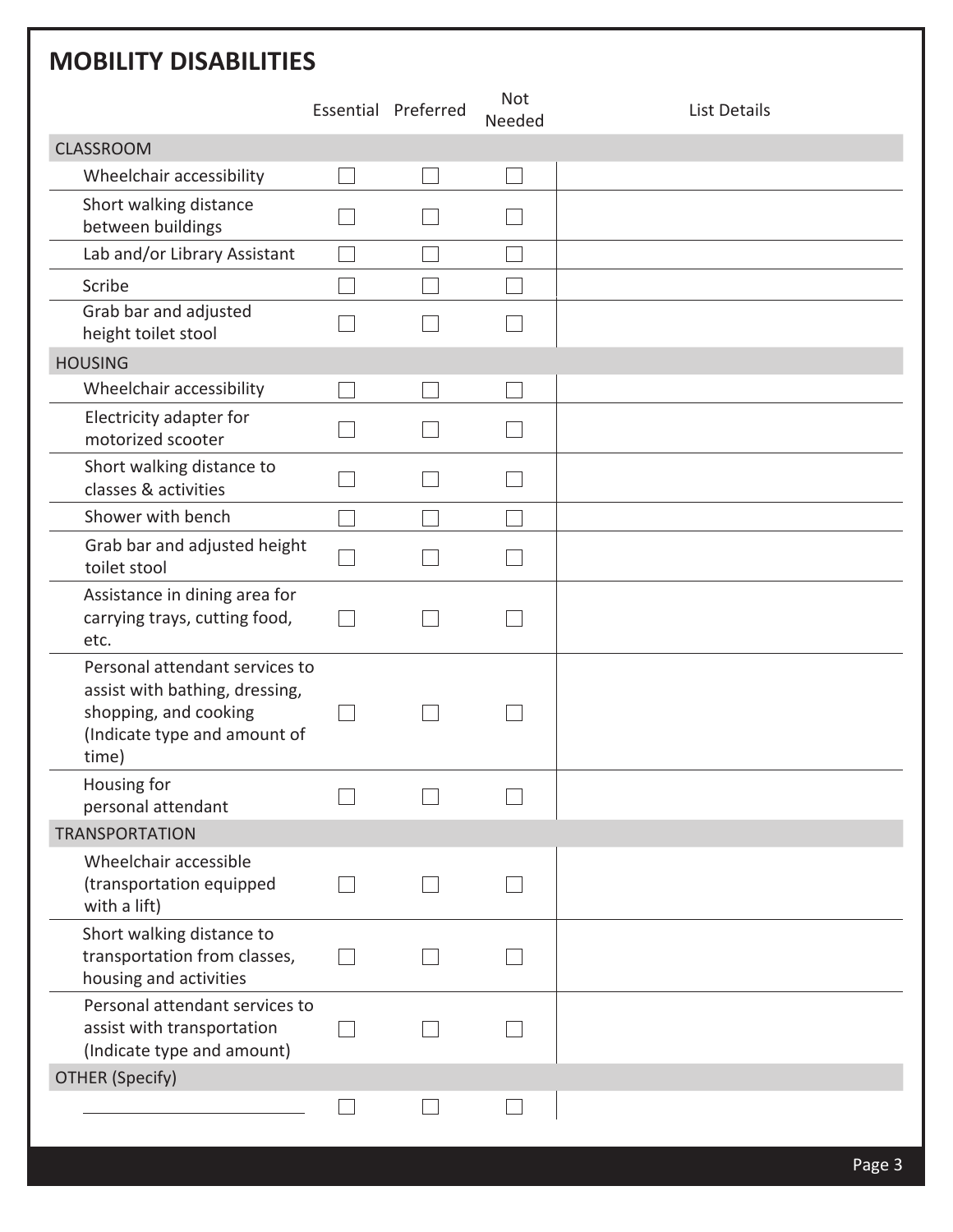| <b>VISION DISABILITIES</b>                                                             |                     |                      |                     |
|----------------------------------------------------------------------------------------|---------------------|----------------------|---------------------|
|                                                                                        | Essential Preferred | <b>Not</b><br>Needed | <b>List Details</b> |
| <b>CLASSROOM</b>                                                                       |                     |                      |                     |
| <b>Materials in Braille</b>                                                            |                     |                      |                     |
| Materials in large print                                                               |                     |                      |                     |
| Materials delivered digitally                                                          |                     |                      |                     |
| Materials in audio format                                                              |                     |                      |                     |
| Service dog allowed in all areas                                                       |                     |                      |                     |
| Reader                                                                                 |                     |                      |                     |
| Scribe                                                                                 |                     |                      |                     |
| Notetaking                                                                             |                     |                      |                     |
| Braille signage for buildings,<br>elevators, & classrooms                              |                     |                      |                     |
| Guide (orientation/mobility<br>assistance) on campus<br>(Indicate amount of time)      |                     |                      |                     |
| Verbal description of visual<br>information                                            |                     |                      |                     |
| <b>TEST ACCOMMODATIONS</b>                                                             |                     |                      |                     |
| Extra time                                                                             |                     |                      |                     |
| Reader                                                                                 |                     |                      |                     |
| Scribe                                                                                 |                     |                      |                     |
| Low distraction testing area                                                           |                     |                      |                     |
| <b>HOUSING</b>                                                                         |                     |                      |                     |
| Guide (orientation/mobility<br>help--indicate amount of time)                          |                     |                      |                     |
| Assistance in reading<br>menus, mail, etc.                                             |                     |                      |                     |
| Braille signage for public<br>housing (e.g. dormitories,<br>apartment buildings, etc.) |                     |                      |                     |
| <b>OTHER (Specify)</b>                                                                 |                     |                      |                     |
|                                                                                        |                     |                      |                     |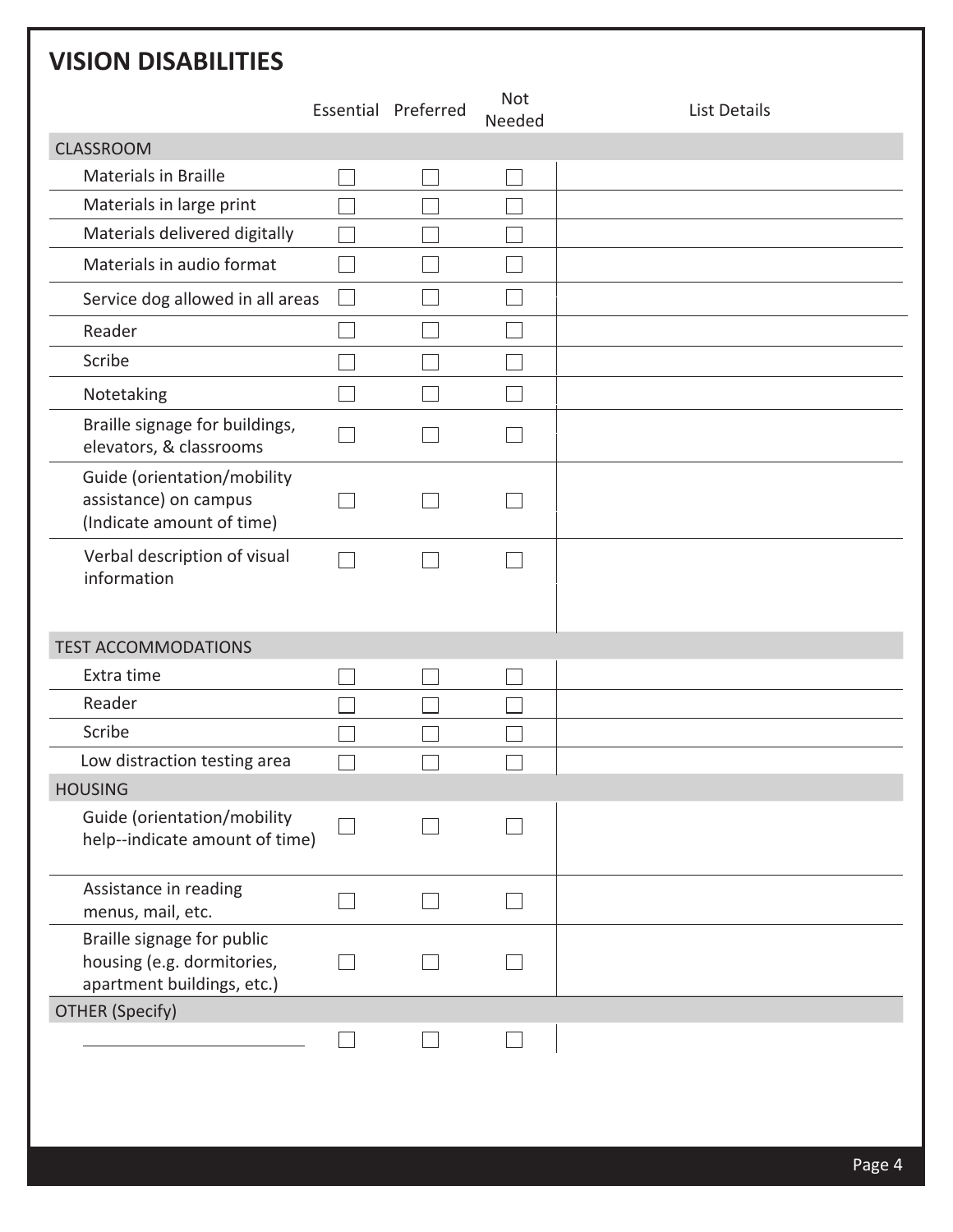| <b>HEARING DISABILITIES</b>                                         |                     |                      |              |
|---------------------------------------------------------------------|---------------------|----------------------|--------------|
|                                                                     | Essential Preferred | <b>Not</b><br>Needed | List Details |
| <b>CLASSROOM</b>                                                    |                     |                      |              |
| Notetaking services                                                 |                     |                      |              |
| Sign language interpreters in<br>one-on-one situations              |                     |                      |              |
| Sign language interpreters in<br>group settings                     |                     |                      |              |
| Language used (American Sign<br>Language, PSE, other) (specify)     |                     |                      |              |
| Microphone used by instructor                                       |                     |                      |              |
| Captioned videos                                                    |                     |                      |              |
| Real time translation/<br>captioning                                |                     |                      |              |
| TTY (telephone for deaf users)                                      |                     |                      |              |
| Volume control for telephone                                        |                     |                      |              |
| <b>HOUSING</b>                                                      |                     |                      |              |
| Visual alert systems for<br>telephone, door bell, and fire<br>alarm |                     |                      |              |
| Volume control for telephone                                        |                     |                      |              |
| TTY (telephone for deaf users)                                      |                     |                      |              |
| Sign language interpreters in<br>one-on-one situations              |                     |                      |              |
| Sign language interpreters in<br>group settings                     |                     |                      |              |
| Language used (American Sign<br>Language, PSE, other) (specify)     |                     |                      |              |
| Captioned television                                                |                     |                      |              |
| <b>OTHER</b>                                                        |                     |                      |              |
| Specify:                                                            |                     |                      |              |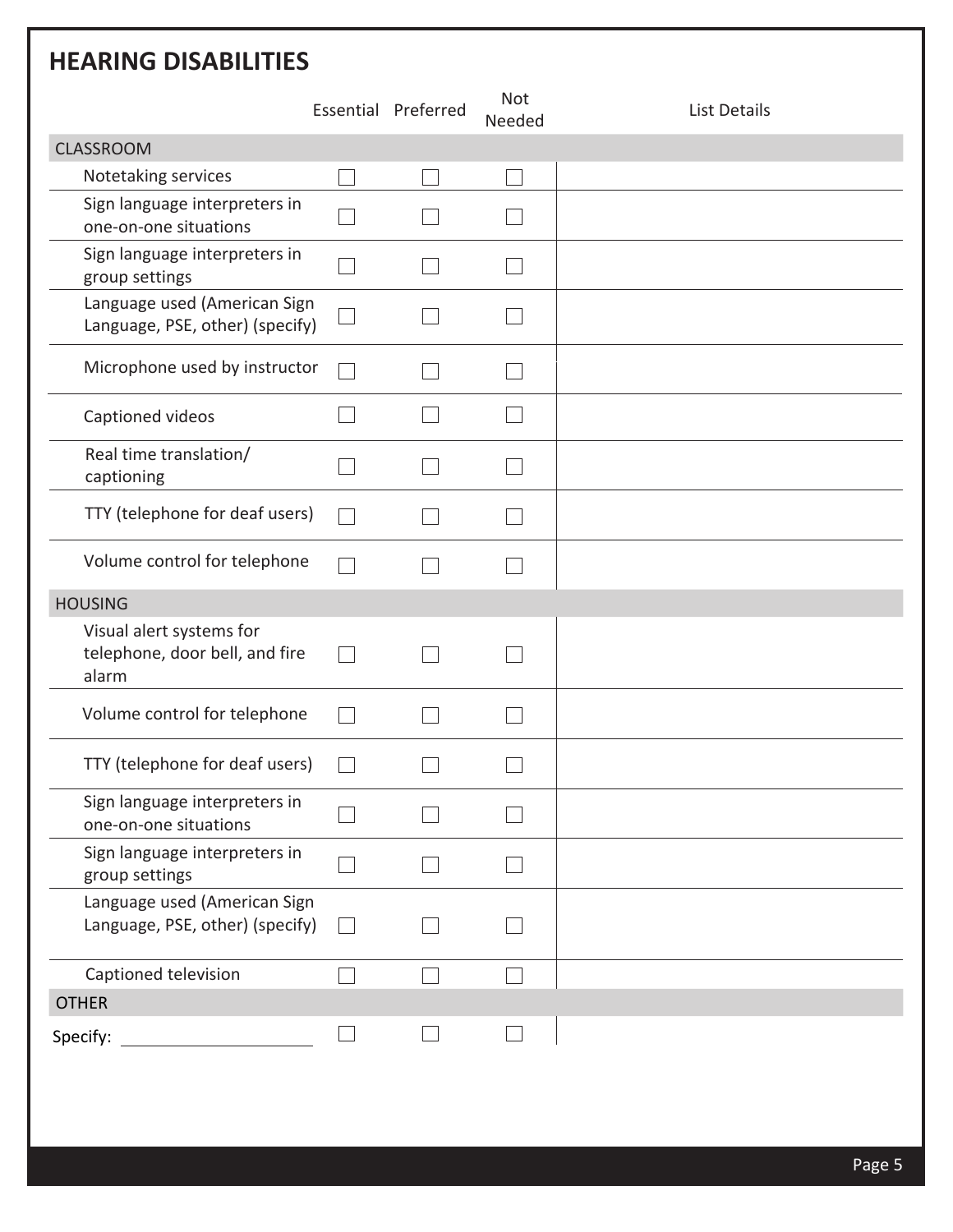## **OTHER DISABILITIES**

(e.g. PSYCHOLOGICAL DISABILITIES, ATTENTION DEFICIT DISORDER, LEARNING DISABILITIES, AUTISM SPECTRUM DISORDERS OR CHRONIC HEALTH CONDITIONS)

|                                                                                                         | Essential Preferred | Not<br>Needed | <b>List Details</b> |
|---------------------------------------------------------------------------------------------------------|---------------------|---------------|---------------------|
| <b>CLASSROOM</b>                                                                                        |                     |               |                     |
| Reduced courseload                                                                                      |                     |               |                     |
| Notetaking services                                                                                     |                     |               |                     |
| Digitally recorded lectures                                                                             |                     |               |                     |
| Audio format textbooks                                                                                  |                     |               |                     |
| Obtain syllabuses several<br>weeks in advance                                                           |                     |               |                     |
| Modified deadlines for<br>assignments and exams                                                         |                     |               |                     |
| Alternative ways of completing<br>assignments (e.g. oral<br>presentation instead of a<br>written paper) |                     |               |                     |
| <b>TEST ACCOMMODATIONS</b>                                                                              |                     |               |                     |
| Scribe                                                                                                  |                     |               |                     |
| Extra time                                                                                              |                     |               |                     |
| Test given/taken orally                                                                                 |                     |               |                     |
| Calculator                                                                                              |                     |               |                     |
| Reduced-distraction testing<br>area                                                                     |                     |               |                     |
| <b>HOUSING</b>                                                                                          |                     |               |                     |
| Refrigeration for<br>prescribed medication                                                              |                     |               |                     |
| Provisions to accommodate<br>special dietary needs<br>(specify)                                         |                     |               |                     |
| <b>OTHER (Specify)</b>                                                                                  |                     |               |                     |
|                                                                                                         |                     |               |                     |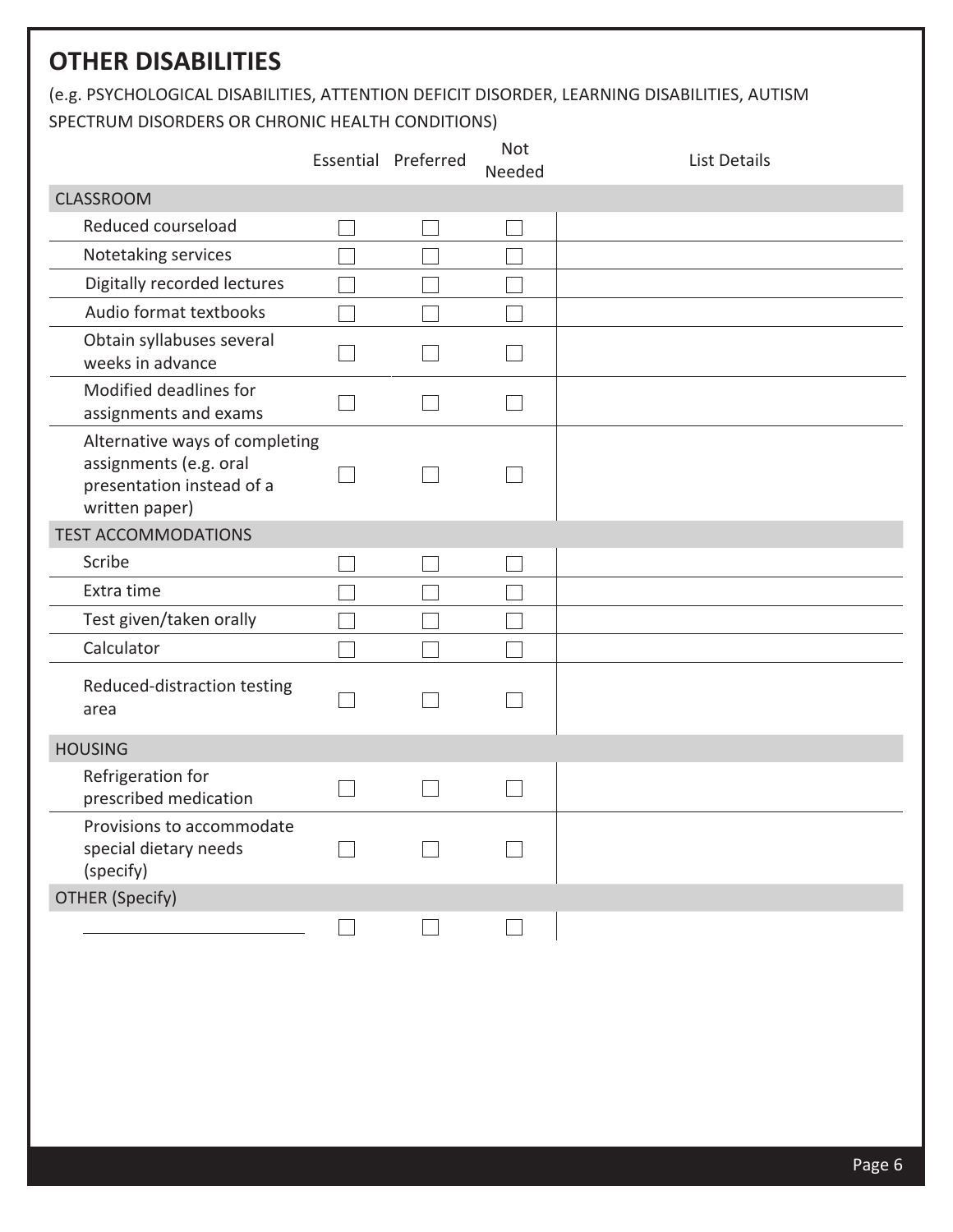# **GENERAL DISABILITY INFORMATION**

| <u>ul Dijadili i ini Univiativn</u>                                                                                                    |                                |                     |                       |                                                                                                                                                                                                                                                   |
|----------------------------------------------------------------------------------------------------------------------------------------|--------------------------------|---------------------|-----------------------|---------------------------------------------------------------------------------------------------------------------------------------------------------------------------------------------------------------------------------------------------|
|                                                                                                                                        |                                | Essential Preferred | <b>Not</b><br>Needed  | <b>List Details</b>                                                                                                                                                                                                                               |
| <b>CAMPUS-WIDE SERVICES</b>                                                                                                            |                                |                     |                       |                                                                                                                                                                                                                                                   |
| Academic support services<br>(e.g. writing assistance,<br>tutoring)                                                                    |                                |                     |                       |                                                                                                                                                                                                                                                   |
| Personal counseling<br>services                                                                                                        |                                |                     |                       |                                                                                                                                                                                                                                                   |
| <b>Health Services (specify</b><br>type of service needed)                                                                             |                                |                     |                       |                                                                                                                                                                                                                                                   |
| Access to prescribed<br>medication & medical staff<br>to administer any necessary<br>injections.<br>medication can be obtained abroad. |                                |                     |                       | Note: Medications available in the US are often not available internationally and often cannot be mailed from the US to an<br>international location. Students must bring sufficient medication with them or investigate in advance whether their |
|                                                                                                                                        | Need to use<br>equipment there |                     | Could bring<br>my own | <b>List Details</b>                                                                                                                                                                                                                               |
| <b>ASSISTIVE TECHNOLOGY</b>                                                                                                            |                                |                     |                       |                                                                                                                                                                                                                                                   |
| Scanner                                                                                                                                |                                |                     |                       |                                                                                                                                                                                                                                                   |
| Braille printer                                                                                                                        |                                |                     |                       |                                                                                                                                                                                                                                                   |
| Text magnification software                                                                                                            |                                |                     |                       |                                                                                                                                                                                                                                                   |
| Large screen for reading<br>magnified print                                                                                            |                                |                     |                       |                                                                                                                                                                                                                                                   |
| CCTV (magnifies hard<br>copy print)                                                                                                    |                                |                     |                       |                                                                                                                                                                                                                                                   |
| Speech output software<br>(specify software<br>needed and language)                                                                    |                                |                     |                       |                                                                                                                                                                                                                                                   |
| Voice recognition system                                                                                                               |                                |                     |                       |                                                                                                                                                                                                                                                   |
| MP3 recorder                                                                                                                           |                                |                     |                       |                                                                                                                                                                                                                                                   |
| Braille note taking device (e.g.<br>BrailleNote)                                                                                       |                                |                     |                       |                                                                                                                                                                                                                                                   |
| Adaptive keyboard<br>and mouse                                                                                                         |                                |                     |                       |                                                                                                                                                                                                                                                   |
| Other                                                                                                                                  |                                |                     |                       |                                                                                                                                                                                                                                                   |
| Computer operating<br>system needed (specify)                                                                                          |                                |                     |                       |                                                                                                                                                                                                                                                   |
|                                                                                                                                        |                                |                     |                       |                                                                                                                                                                                                                                                   |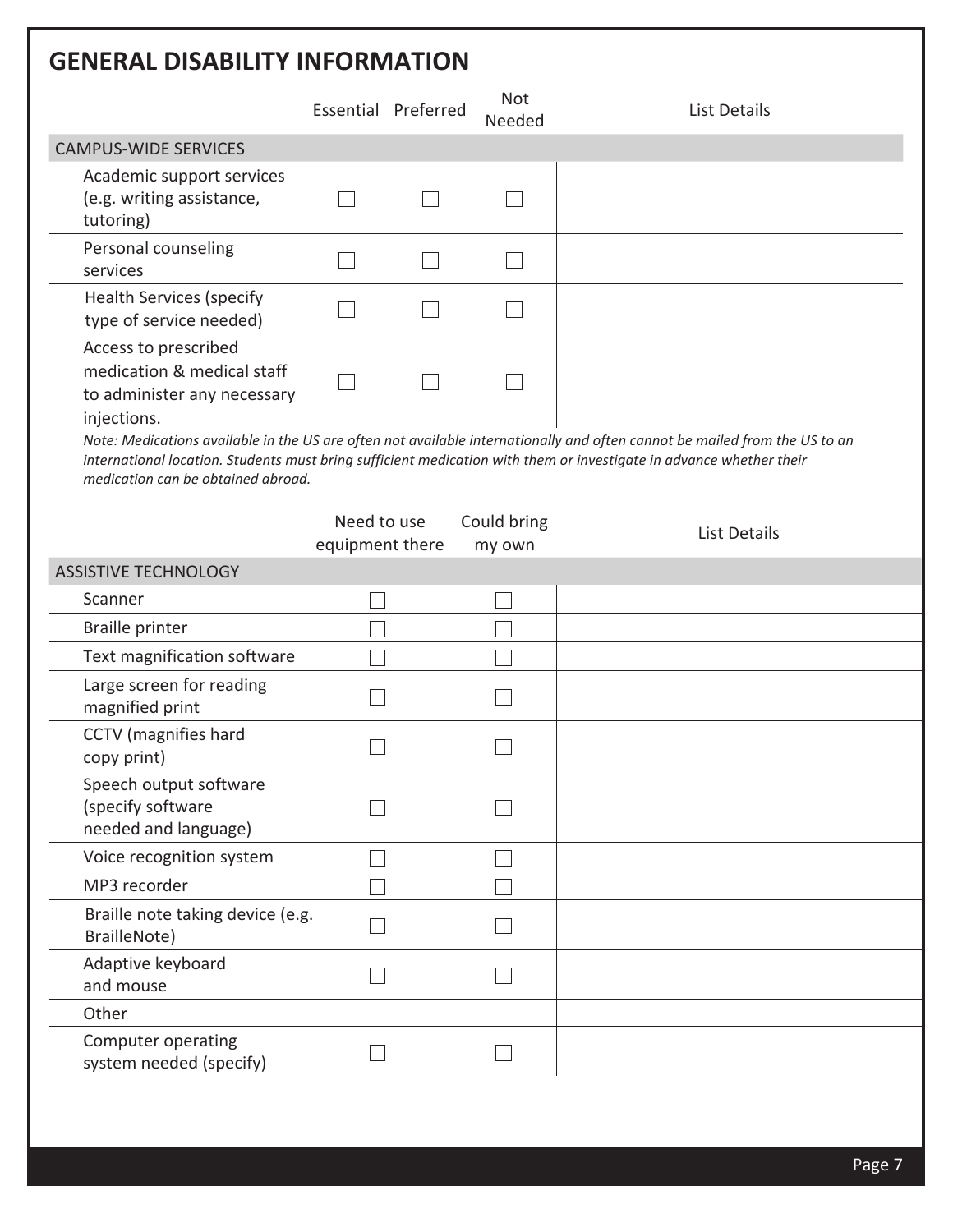# **GENERAL DISABILITY INFORMATION** (cont.)

|                                                                                        | Essential Preferred | <b>Not</b><br>Needed | <b>List Details</b>                                                                                    |
|----------------------------------------------------------------------------------------|---------------------|----------------------|--------------------------------------------------------------------------------------------------------|
| <b>LIBRARY</b>                                                                         |                     |                      |                                                                                                        |
| Private room to work with<br>a reader                                                  |                     |                      |                                                                                                        |
| Text scanner                                                                           |                     |                      |                                                                                                        |
| Braille display connected<br>to a computer                                             |                     |                      |                                                                                                        |
| Computer equipped with<br>text magnification software<br>(CCTV)                        |                     |                      |                                                                                                        |
| Electronic access to library<br>via wifi or internet                                   |                     |                      |                                                                                                        |
| Other:                                                                                 |                     |                      |                                                                                                        |
| Library assistance:                                                                    |                     |                      |                                                                                                        |
| Consulting the<br>library catalogues                                                   |                     |                      |                                                                                                        |
| Taking books off the shelves                                                           |                     |                      |                                                                                                        |
| Scanning or photocopying                                                               |                     |                      |                                                                                                        |
| <b>SAFETY CONSIDERATIONS</b>                                                           |                     |                      |                                                                                                        |
|                                                                                        |                     |                      | Please describe any safety and/or health considerations you anticipate for field trips and excursions. |
| <b>GENERAL COMMENTS</b>                                                                |                     |                      |                                                                                                        |
| Please add any additional comments or concerns about accommodations you may need (e.g. |                     |                      |                                                                                                        |
| arrival concerns, financial resources, wheelchair repairs.)                            |                     |                      |                                                                                                        |
|                                                                                        |                     |                      |                                                                                                        |
|                                                                                        |                     |                      |                                                                                                        |
|                                                                                        |                     |                      |                                                                                                        |
|                                                                                        |                     |                      |                                                                                                        |
|                                                                                        |                     |                      |                                                                                                        |
|                                                                                        |                     |                      |                                                                                                        |
|                                                                                        |                     |                      |                                                                                                        |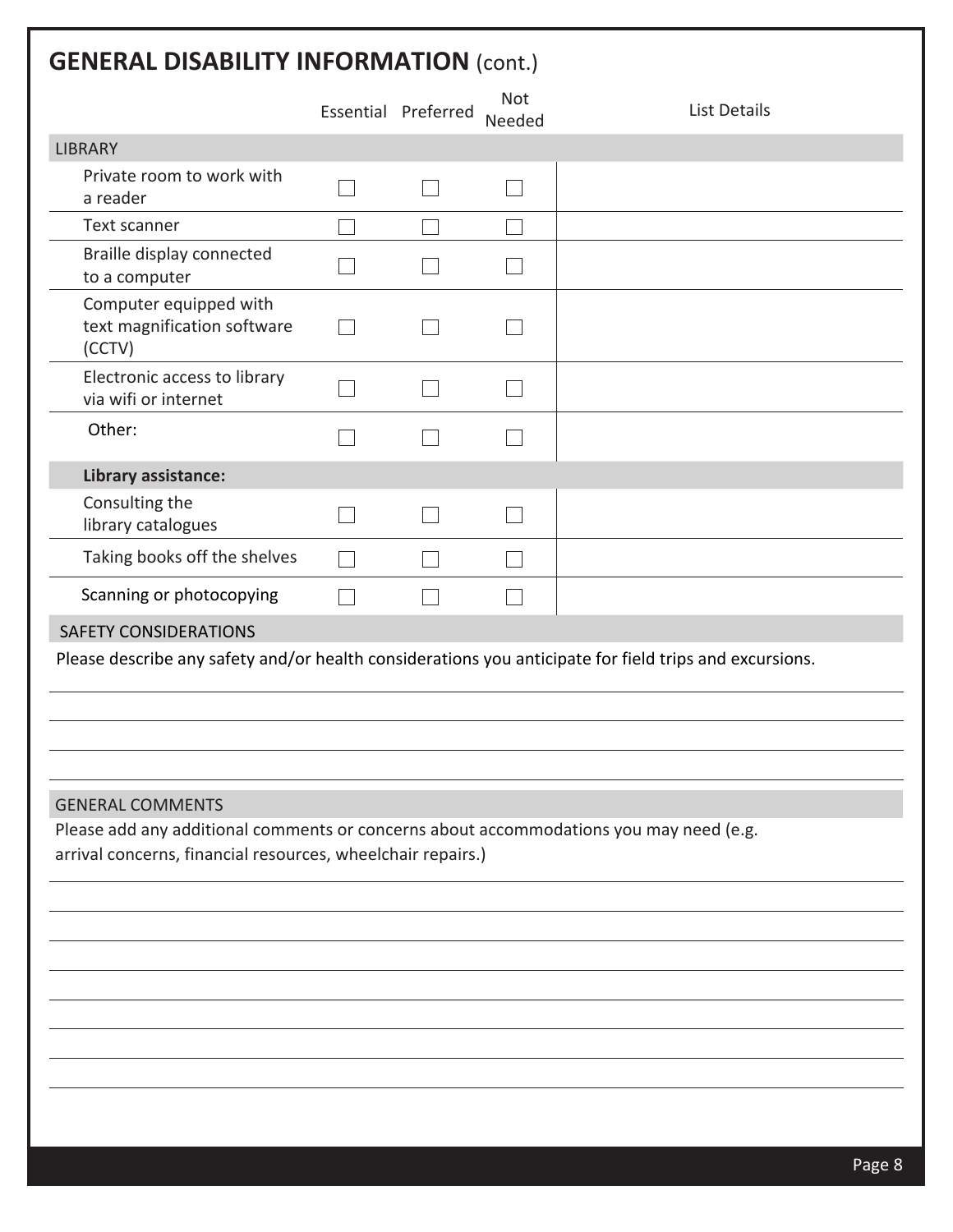### **CERTIFICATION BY ACCESSIBILITY RESOURCES AND STUDENT**

Accessibility Resources Staff Email

Phone Fax

I certify that the accommodations checked as essential are reasonable accommodations which would generally be provided to this student in a U.S. institution as guaranteed by the student's civil rights as an American with disabilities and the ADAAA and Section 504 of the Rehabilitation Act. **Signature of Accessibility Resources Staff: Date:**

I recognize that some of these accommodations may not be available at international sites but that efforts will be made to provide alternative accommodations whenever possible. I give permission to the Gustavus CICE staff to contact the off-campus site staff regarding my accommodation requests. If I do not request accommodations at this time, I understand that it is my responsibility to contact Accessibility Resources at Gustavus and request accommodations if I should identify accommodation needs after I arrive at the offcampus site. I understand that at that time, Accessibility Resources staff will contact the off-campus site and attempt to facilitate reasonable accommodations.

**Signature of Student: Date:**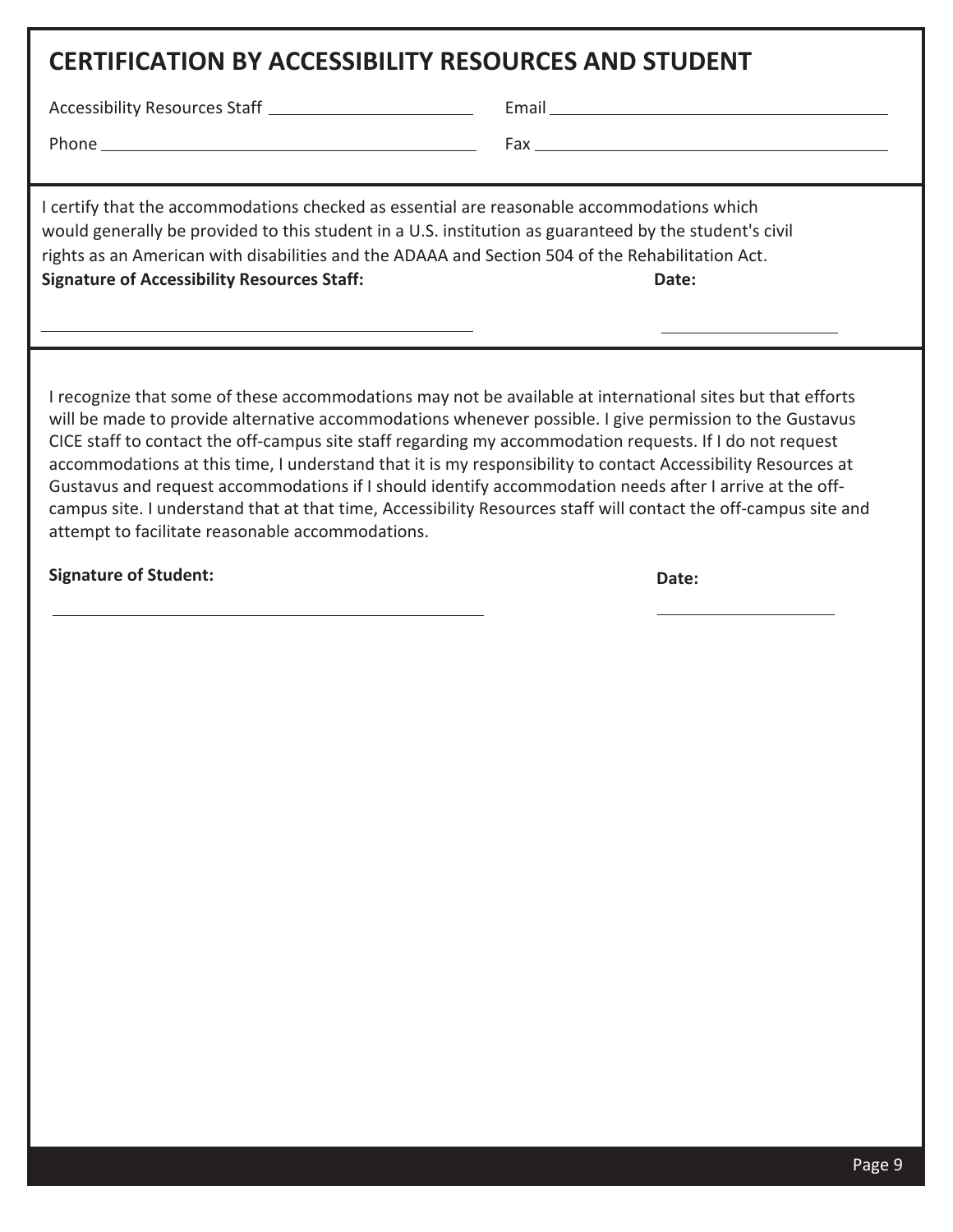| <b>DEFINITIONS</b>                         |                                                                                                                                                                          |
|--------------------------------------------|--------------------------------------------------------------------------------------------------------------------------------------------------------------------------|
| <b>Accommodations</b>                      | are modifications or adjustments to a course, program, service, or facility that<br>enable a qualified student with a disability to have an equal opportunity to learn   |
| <b>Assistive technology</b>                | any piece of equipment that is used to increase, maintain or improve the<br>functional abilities of a person with a disability                                           |
| <b>Captioned</b>                           | audio portion of videotape is transcribed into writing on the edge of the screen                                                                                         |
| <b>Closed-captioned</b>                    | audio portion of videotape that can be displayed or hidden using special<br>decoding equipment                                                                           |
| <b>CCTV (Closed circuit</b><br>television) | a television camera that relays a magnified image to a monitor screen; can<br>be adjusted to whatever magnification is best for a viewer with a disability               |
|                                            |                                                                                                                                                                          |
| Lab assistants                             | assist students (who are blind or have limited hand use) with manual tasks in<br>lab classes                                                                             |
| <b>Mobility orientation</b>                | assisting individuals with vision disabilities in becoming acquainted with<br>new physical surroundings so that they can move about independently                        |
| <b>Note takers</b>                         | take notes for students whose disabilities prevent them from taking notes                                                                                                |
| <b>Personal aids</b>                       | accommodations and aids that are personal in nature and that are generally<br>the responsibility of the student, e.g. hearing aids, flashing light alarm clocks,<br>etc. |
| <b>Personal attendant</b>                  | assists a person with limited upper body strength or mobility to perform daily<br>tasks such as bathing, dressing, cooking, and eating                                   |
| <b>Reader</b>                              | reads material that is not available in alternative format (such as electronic,<br>Braille, or large print) for students who are blind or learning disabled              |
| <b>Real-time transcription</b>             | transcribing a lecture on-site and projecting it onto a screen into type                                                                                                 |
| <b>Scanner</b>                             | equipment that transforms print information into digital media so that it<br>can be manipulated using a computer                                                         |
| <b>Scribe</b>                              | writes down what blind or learning disabled student dictates                                                                                                             |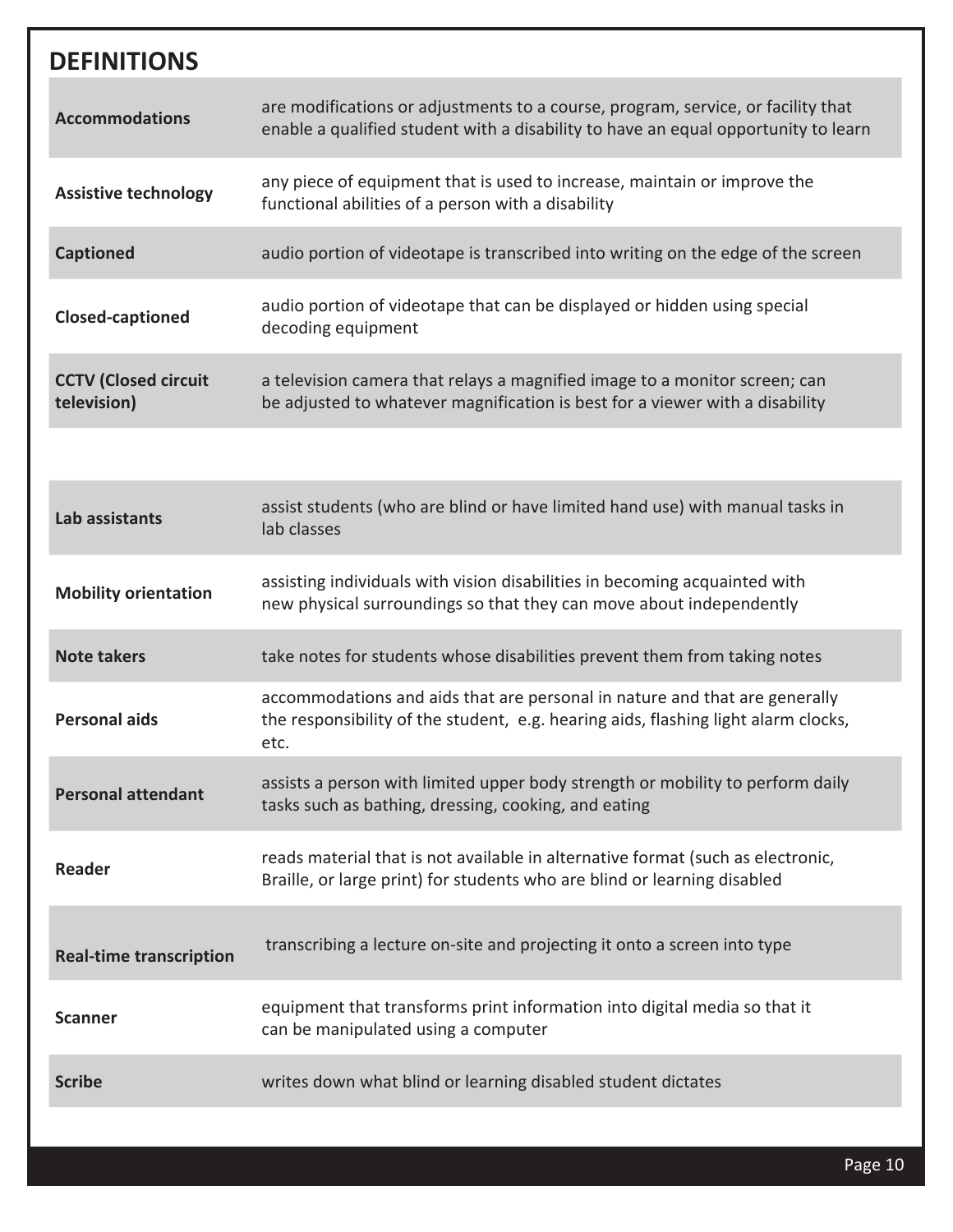| Service dog or guide dog                                                                          | a dog that has been trained to perform a specific task for a person with a disability<br>(such as guiding a blind or mobility-impaired person                                                                                                                                                                                                                                                                                                                                        |
|---------------------------------------------------------------------------------------------------|--------------------------------------------------------------------------------------------------------------------------------------------------------------------------------------------------------------------------------------------------------------------------------------------------------------------------------------------------------------------------------------------------------------------------------------------------------------------------------------|
| <b>Sign language</b><br>interpreters                                                              | interpret spoken language into a visual language, using hands, body movements,<br>and facial expressions, for people who are deaf; may be needed in group<br>settings (e.g. orientation sessions) or one-on-one settings (e.g. doctor's<br>appointments)                                                                                                                                                                                                                             |
| <b>Speech-to-Text software</b>                                                                    | the computer reads aloud (in select language) what appears on the screen                                                                                                                                                                                                                                                                                                                                                                                                             |
| <b>Text-to-Speech software</b>                                                                    | the computer displays on the screen what a person reads or dictates                                                                                                                                                                                                                                                                                                                                                                                                                  |
| <b>Test accommodations</b>                                                                        | modified administration of a test (e.g. extra time, having test read to a<br>student, allowing the student to dictate his or her answers to a scribe<br>or speech-to-text application on a computer)                                                                                                                                                                                                                                                                                 |
| <b>TTY (Text Telephone) or</b><br><b>TDD</b><br>(Telecommunication<br><b>Device for the Deaf)</b> | small typewriter device used by deaf individuals to have telephone<br>conversations with hearing individuals                                                                                                                                                                                                                                                                                                                                                                         |
| Wheelchair-accessible                                                                             | physical space arranged so that a person using a wheelchair would be able to use<br>the facilities independently (e.g. elevators or ramps where there are stairs, curbs<br>or uneven surfaces and doorways into rooms and toilets 82 cm wide with the<br>door open 90 degrees;) accessibility should be assessed in libraries, health<br>facilities, classroom buildings, sports facilities, dining halls, computer lab buildings,<br>residence halls, streets, transportation, etc. |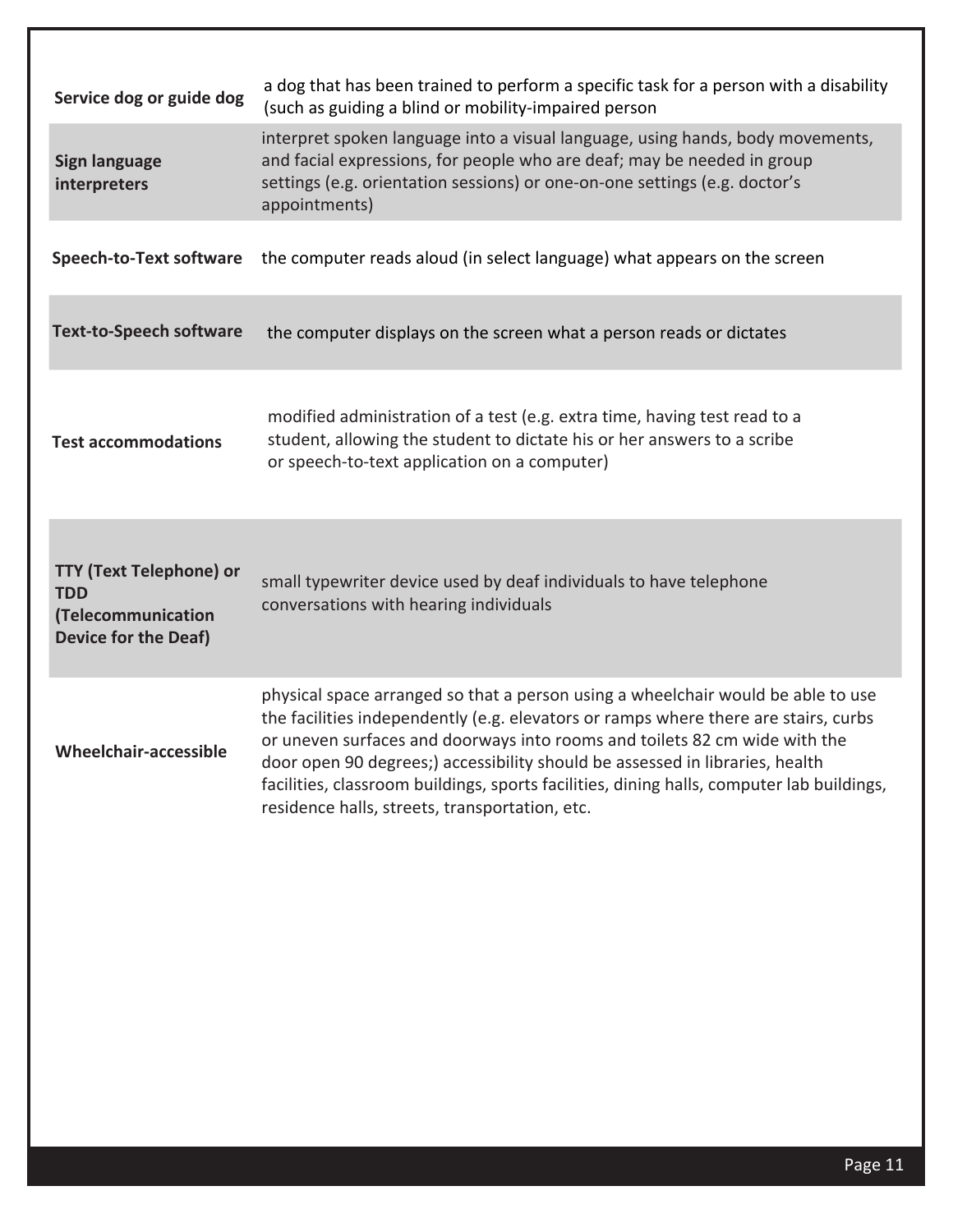## **ACCOMMODATION RESPONSE FORM**

for completion by International/Off-campus site

| ior completion by international on campas site                                                                                                                                                                                                               |                                |
|--------------------------------------------------------------------------------------------------------------------------------------------------------------------------------------------------------------------------------------------------------------|--------------------------------|
| Below, please address the following issues as they pertain to (student's name) [1982] [20] Below, please address the following issues as they pertain to (student's name)                                                                                    |                                |
| Please list the name of the person whom the student should contact upon arrival to review accommodation<br>needs. Please be sure this person introduces him/herself to the student. This contact information will be given<br>to the participating student.  |                                |
|                                                                                                                                                                                                                                                              |                                |
|                                                                                                                                                                                                                                                              |                                |
|                                                                                                                                                                                                                                                              |                                |
|                                                                                                                                                                                                                                                              |                                |
|                                                                                                                                                                                                                                                              |                                |
| Please list any individuals at your institution who have been or will be informed of this student's disability-related                                                                                                                                       |                                |
| needs.<br><b>TITLE</b><br><b>NAME</b>                                                                                                                                                                                                                        | <b>RELATIONSHIP TO STUDENT</b> |
|                                                                                                                                                                                                                                                              |                                |
|                                                                                                                                                                                                                                                              |                                |
|                                                                                                                                                                                                                                                              |                                |
| After reviewing the student's accommodation needs, please describe which accommodations your institution<br>will provide for this student in the following areas. Enter 'not applicable' for any section in which<br>accommodations have not been requested. |                                |
| <b>CLASSROOM</b>                                                                                                                                                                                                                                             |                                |
|                                                                                                                                                                                                                                                              |                                |
|                                                                                                                                                                                                                                                              |                                |
| <b>HOUSING</b>                                                                                                                                                                                                                                               |                                |
|                                                                                                                                                                                                                                                              |                                |
|                                                                                                                                                                                                                                                              |                                |
|                                                                                                                                                                                                                                                              |                                |
|                                                                                                                                                                                                                                                              |                                |